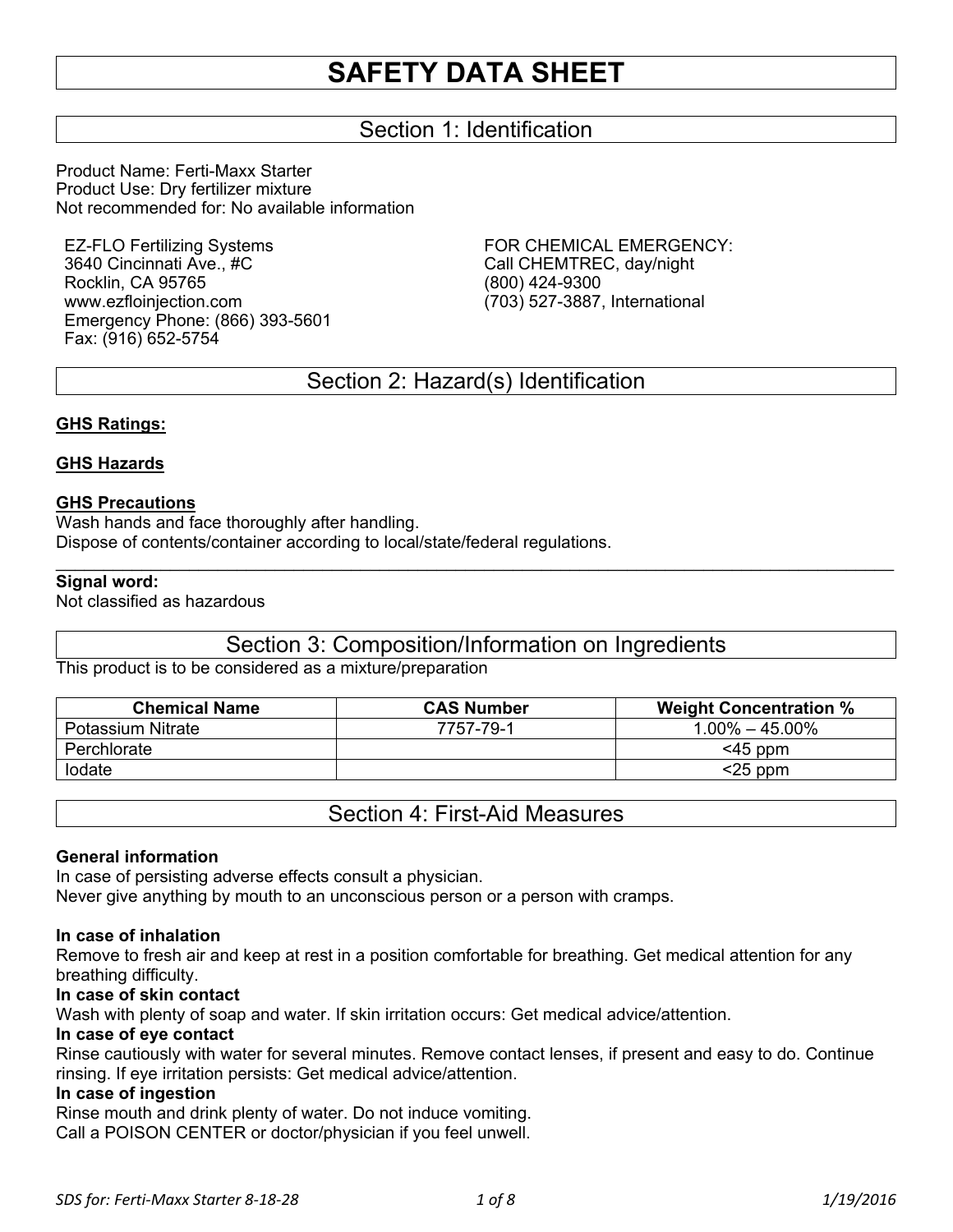#### **Most important symptoms and effects, both acute and delayed**

The following symptoms may occur:

| In case of inhalation   | Irritation to respiratory tract                                                |                               |
|-------------------------|--------------------------------------------------------------------------------|-------------------------------|
|                         | Delayed lung effects after short term exposure to thermal degradation products |                               |
| In case of skin contact | May cause redness or irritation                                                |                               |
| In case of eye contact  | May cause redness or irritation                                                |                               |
| In case of ingestion    | Ingestion of large amounts may cause:                                          | gastrointestinal disturbances |

# **Indication of any immediate medical attention and special treatment needed**

Treat symptomatically.

## Section 5: Fire-Fighting Measures

#### **Extinguishing media**

Suitable extinguishing media: Use any suitable mean for extinguishing surrounding fire. None, but attention should be paid to compatibility with chemicals surrounding.

#### **Specific hazards arising from the chemical**

Thermal decomposition can lead to the escape of toxic/corrosive gases and vapours. Thermal decomposition products: Nitrous oxides (NOx), nitrites, phosphorus oxides, ammonia and metallic oxides.

#### **Protective equipment and precautions for firefighters**

Wear self-contained breathing apparatus and chemical protective clothing.

### Section 6: Accidental Release Measures

#### **Personal precautions**

Provide adequate ventilation. Wear personal protection equipment (Section 8).

#### **Environmental precautions**

Do not allow to enter into surface water or drains. Ensure waste is collected and contained.

#### **Methods and material for containment and cleaning up**

Take up mechanically, placing in appropriate containers for disposal or recovery. Unsuitable material for containment/taking up: None specified

#### **Other information**

None

Section 7: Handling and Storage

#### **Precautions for Safe Handling**

Avoid generation of dust. Provide adequate ventilation. Wear personal protective equipment. Wash hands and face thoroughly after handling. Do not eat, drink or smoke when using this product.

#### **Conditions for safe storage, including any incompatibilities**

Keep/store only in original container. Store in a well-ventilated place. Keep container tightly closed.

#### Perchlorate containing product - Special handling may apply. See

www.dtsc.ca.gov/hazardouswaste/perchlorate and Section 15 for more information regarding California State regulations.

## Section 8: Exposure Controls / Personal Protection

#### **Exposure Guidelines**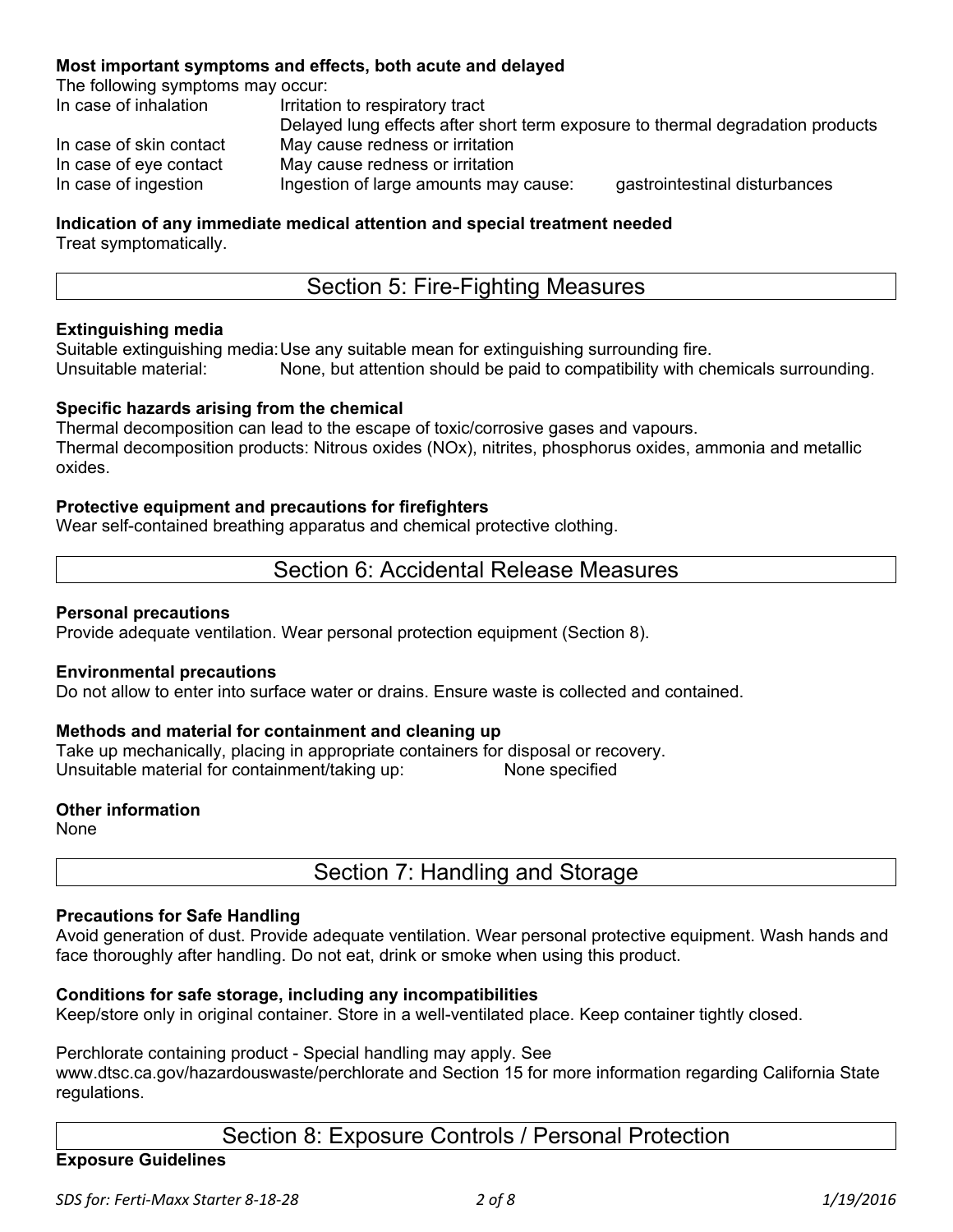#### **Occupational exposure limits**

|              | Potassium nitrate            |
|--------------|------------------------------|
| PEL.         | Not Established              |
| STEL/ceiling | Not Established              |
|              |                              |
| TWA          | Not Established              |
| STEL/ceiling | Not Established              |
|              | ACGIH (2012 TLVs® and BEIs®) |

#### **Derived No-Effect Level (DNEL) suggested by the manufacturer**

| Workers (industrial/professional):                                                                        |                           |
|-----------------------------------------------------------------------------------------------------------|---------------------------|
| Potassium nitrate                                                                                         |                           |
| DNEL Human, dermal, long term (repeated):                                                                 | 20.8 mg/kg/day (systemic) |
| DNEL Human, inhalation, long term (repeated):                                                             | 36.7 mg/m3 (systemic)     |
| Derived Ne Effect Loyal (DNEL) in the loyal of ovpoques to the oubstance above which bumans should not be |                           |

Derived No-Effect Level (DNEL) is the level of exposure to the substance above which humans should not be exposed.

#### **Engineering controls**

Use exhaust ventilation to keep airborne concentrations below exposure limits.

#### **Personal Protective Equipment**

| Eye/face protection           | Chemical goggles recommended.                                           |
|-------------------------------|-------------------------------------------------------------------------|
| <b>Skin Protection</b>        | Nitrile rubber gloves, recommended.                                     |
| <b>Respiratory Protection</b> | Wear respiratory protection, where airborne concentrations are expected |
|                               | to exceed exposure limits                                               |

#### **General Hygiene Considerations**

Avoid contact with eyes and skin. Wash hands and face thoroughly after handling. Do not eat, drink or smoke when using this product.

## Section 9: Physical and Chemical Properties

#### **Information on basic physical and chemical properties**

| Appearance                             | Solid, granular or crystalline powder                  |
|----------------------------------------|--------------------------------------------------------|
| Colour                                 | white to pale blue                                     |
| Odour                                  | <b>Odourless</b>                                       |
| <b>Odour Threshold</b>                 | No applicable                                          |
| pH value                               | No data available                                      |
| Melting point / freezing range         | No data available                                      |
| Boiling temperature / boiling range    | Not applicable                                         |
| Flash point                            | Not applicable                                         |
| Vapourisation rate / Evaporation rate  | No data available                                      |
| Flammable solids                       | Not flammable                                          |
| Explosion limits (LEL, UEL)            | Not applicable                                         |
| Vapour pressure                        | No data available                                      |
| Vapour density                         | No data available                                      |
| <b>Relative Density</b>                | No data available                                      |
| Solubility                             | $>$ 100 g/L at 20 $^{\circ}$ C/68 $^{\circ}$ F (water) |
| Partition coefficient n-octanol /water | Not applicable                                         |
| Auto Ignition temperature (AIT)        | Not applicable                                         |
| Decomposition temperature              | No data available                                      |
| Viscosity                              | Not applicable                                         |
| <b>Explosive properties</b>            | Not explosive                                          |
| Oxidising properties                   | Not oxidizer                                           |
|                                        |                                                        |

#### **Other information**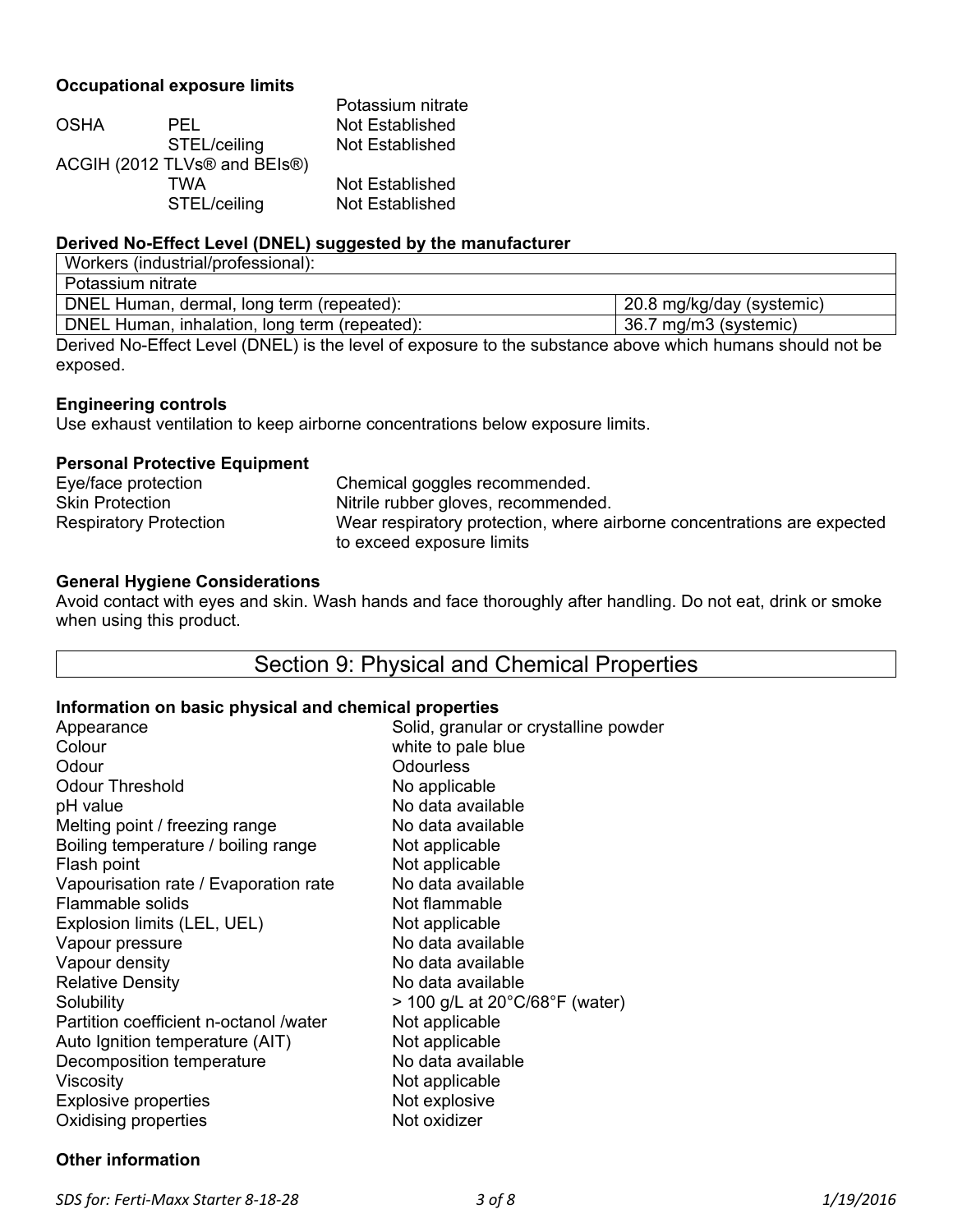## Section 10: Stability and Reactivity

#### **Reactivity**

No hazardous reaction when handled and stored according to provisions.

#### **Chemical stability**

Stable under normal storage and temperature conditions.

#### **Possibility of hazardous reactions**

None identified

#### **Conditions to avoid**

None identified

#### **Incompatible materials**

None identified

#### **Hazardous decomposition products**

Thermal decomposition products: Nitrous oxides (NOx), nitrites, phosphorus oxides, ammonia and

metallic oxides.

| Section 11: Toxicological Information |  |
|---------------------------------------|--|
|---------------------------------------|--|

The following information mostly refers to the major component of the product.

#### **Likely routes of exposure (inhalation, ingestion, skin and eye contact)**

Eye contact, skin contact and inhalation. Exposure by ingestion is not expected to occur through normal industrial or agricultural

#### **Symptoms related to the physical, chemical and toxicological characteristics**

May be irritant to the respiratory tract. May cause redness or irritation to the skin and eyes. Ingestion of large amounts may cause gastrointestinal disturbances. May cause delayed lung effects after short term exposure to thermal degradation products.

#### **Information on toxicological effects from short and long term exposure**

There is no data for the mixture itself.

#### **Acute toxicity**

Acute oral toxicity and the set of the LD50: Acute Toxicity Estimate for the mixture  $>2000$  mg/kg bw (additivity formula) Potassium nitrate  $>2000$  mg/kg bw Assessment / classification: Based on available data for the ingredients of the mixture, the classification criteria are not met.

#### **Irritant and corrosive effects**

| Irritation to the skin | Result                                                                                        | Method                                   |
|------------------------|-----------------------------------------------------------------------------------------------|------------------------------------------|
| Potassium nitrate      | non-irritant.                                                                                 | Equivalent/similar to OECD guideline 404 |
|                        | Assessment / classification: Based on available data, the classification criteria are not met |                                          |
| Irritation to eyes     | Result                                                                                        | Method                                   |
| Potassium nitrate      | Not-irritating                                                                                | <b>OECD Guideline 405</b>                |
|                        | Assessment / classification: Based on available data, the classification criteria are not met |                                          |

#### **Respiratory or skin sensitization**

| Skin sensitization | Result | Method |
|--------------------|--------|--------|
|                    |        |        |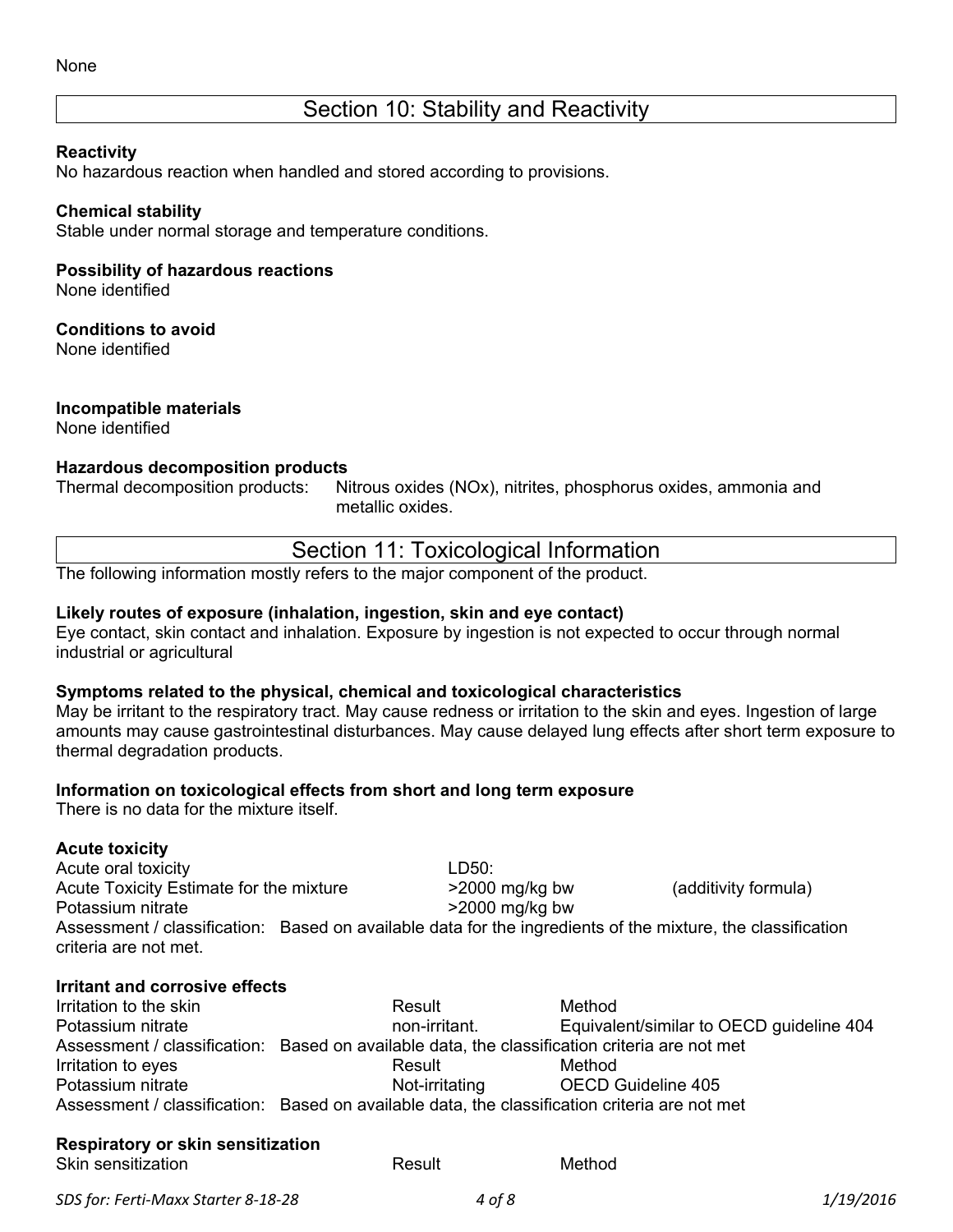| Potassium nitrate                                                                                                                                                                                                       |          |                                                                     | not sensitizing. |          | <b>OECD Guideline 429</b>         |                                                                                                                                      |                                                                                  |
|-------------------------------------------------------------------------------------------------------------------------------------------------------------------------------------------------------------------------|----------|---------------------------------------------------------------------|------------------|----------|-----------------------------------|--------------------------------------------------------------------------------------------------------------------------------------|----------------------------------------------------------------------------------|
| Respiratory sensitisation                                                                                                                                                                                               |          | No information available.                                           |                  |          |                                   |                                                                                                                                      |                                                                                  |
| Assessment / classification: Based on available data, the classification criteria are not met                                                                                                                           |          |                                                                     |                  |          |                                   |                                                                                                                                      |                                                                                  |
| <b>Genetic effects</b>                                                                                                                                                                                                  |          |                                                                     |                  |          |                                   |                                                                                                                                      |                                                                                  |
| The product does not contain ingredients classified as germ cell mutagens.                                                                                                                                              |          | Bacterial (Ames Test)                                               |                  |          | Chromosomal aberrations           |                                                                                                                                      | Mutation in mammalian cells                                                      |
| Potassium nitrate                                                                                                                                                                                                       | negative |                                                                     | negative         |          |                                   | negative                                                                                                                             |                                                                                  |
| Assessment / classification: Based on available data, the classification criteria are not met                                                                                                                           |          |                                                                     |                  |          |                                   |                                                                                                                                      |                                                                                  |
| <b>Reproductive toxicity</b>                                                                                                                                                                                            |          |                                                                     |                  |          |                                   |                                                                                                                                      |                                                                                  |
| Adverse effects on sexual function and fertility/developmental toxicity                                                                                                                                                 |          | OECD guideline 422.                                                 |                  |          |                                   |                                                                                                                                      |                                                                                  |
| Potassium nitrate                                                                                                                                                                                                       |          | No adverse effects on fertility/development (NOAEL >1500 mg/kg bw). |                  |          |                                   |                                                                                                                                      |                                                                                  |
| Assessment / classification: Based on available data, the classification criteria are not met                                                                                                                           |          |                                                                     |                  |          |                                   |                                                                                                                                      |                                                                                  |
| Specific target organ toxicity (single exposure)                                                                                                                                                                        |          |                                                                     |                  |          |                                   |                                                                                                                                      |                                                                                  |
| The product does not contain relevant ingredients classified as Target Organ Toxicant.                                                                                                                                  |          | Practical experience / human evidence                               |                  |          |                                   |                                                                                                                                      |                                                                                  |
| Potassium nitrate                                                                                                                                                                                                       |          |                                                                     |                  |          |                                   |                                                                                                                                      | No relevant effect has been observed after single exposure to potassium nitrate. |
| Assessment / classification: Based on available data, the classification criteria are not met                                                                                                                           |          |                                                                     |                  |          |                                   |                                                                                                                                      |                                                                                  |
| Specific target organ toxicity (repeated exposure)<br>The product does not contain relevant ingredients classified as Target Organ Toxicant.                                                                            |          |                                                                     |                  |          |                                   |                                                                                                                                      |                                                                                  |
|                                                                                                                                                                                                                         |          | Organs affected:                                                    | <b>Effects</b>   |          |                                   |                                                                                                                                      | Guideline                                                                        |
| Potassium nitrate<br>Assessment / classification: Based on available data, the classification criteria are not met                                                                                                      |          | None                                                                |                  |          | No effects (NOAEL >1500 mg/kg bw) |                                                                                                                                      | OECD 422                                                                         |
| <b>Aspiration hazard</b><br>Physicochemical data and toxicological information does not indicate an aspiration hazard.<br>Assessment / classification: Based on available data, the classification criteria are not met |          |                                                                     |                  |          |                                   |                                                                                                                                      |                                                                                  |
| Carcinogenicity                                                                                                                                                                                                         |          |                                                                     |                  |          |                                   |                                                                                                                                      |                                                                                  |
| International Agency for Research on Cancer (IARC)                                                                                                                                                                      |          |                                                                     |                  |          |                                   | No component of this product present at levels<br>≥0.1% is identified as probable, possible or                                       |                                                                                  |
| National Toxicology Program (NTP)                                                                                                                                                                                       |          |                                                                     |                  |          | carcinogen by NTP.                | confirmed human carcinogen by IARC.<br>No component of this product present at levels<br>≥0.1% is identified as known or anticipated |                                                                                  |
| 29 CFR part 1910, subpart Z                                                                                                                                                                                             |          |                                                                     |                  |          |                                   | No component of this product present at levels<br>$\geq$ 0.1% is identified as carcinogen or potencial                               |                                                                                  |
| California Proposition 65                                                                                                                                                                                               |          |                                                                     |                  | Prop.65. | carcinogen by OSHA.               | No component of this product present at levels<br>≥0.1% is identified as carcinogen by California                                    |                                                                                  |
| WHO (2003) Nitrate in drinking water                                                                                                                                                                                    |          |                                                                     |                  |          |                                   | No association between nitrate exposure in                                                                                           |                                                                                  |
| Assessment / classification:                                                                                                                                                                                            |          |                                                                     |                  |          | humans and the risk of cancer     | Based on available data, the classification criteria is not met                                                                      |                                                                                  |
|                                                                                                                                                                                                                         |          |                                                                     |                  |          |                                   |                                                                                                                                      |                                                                                  |

### **Other Toxicological Information**

This product contains trace amounts of naturally-occurring perchlorate and iodate. Like other goitrogenic substances, perchlorate may affect iodine uptake by thyroid under specific conditions.

### Section 12: Ecological Information

There is no data for the mixture itself. The following information mostly refers to the major component of the product.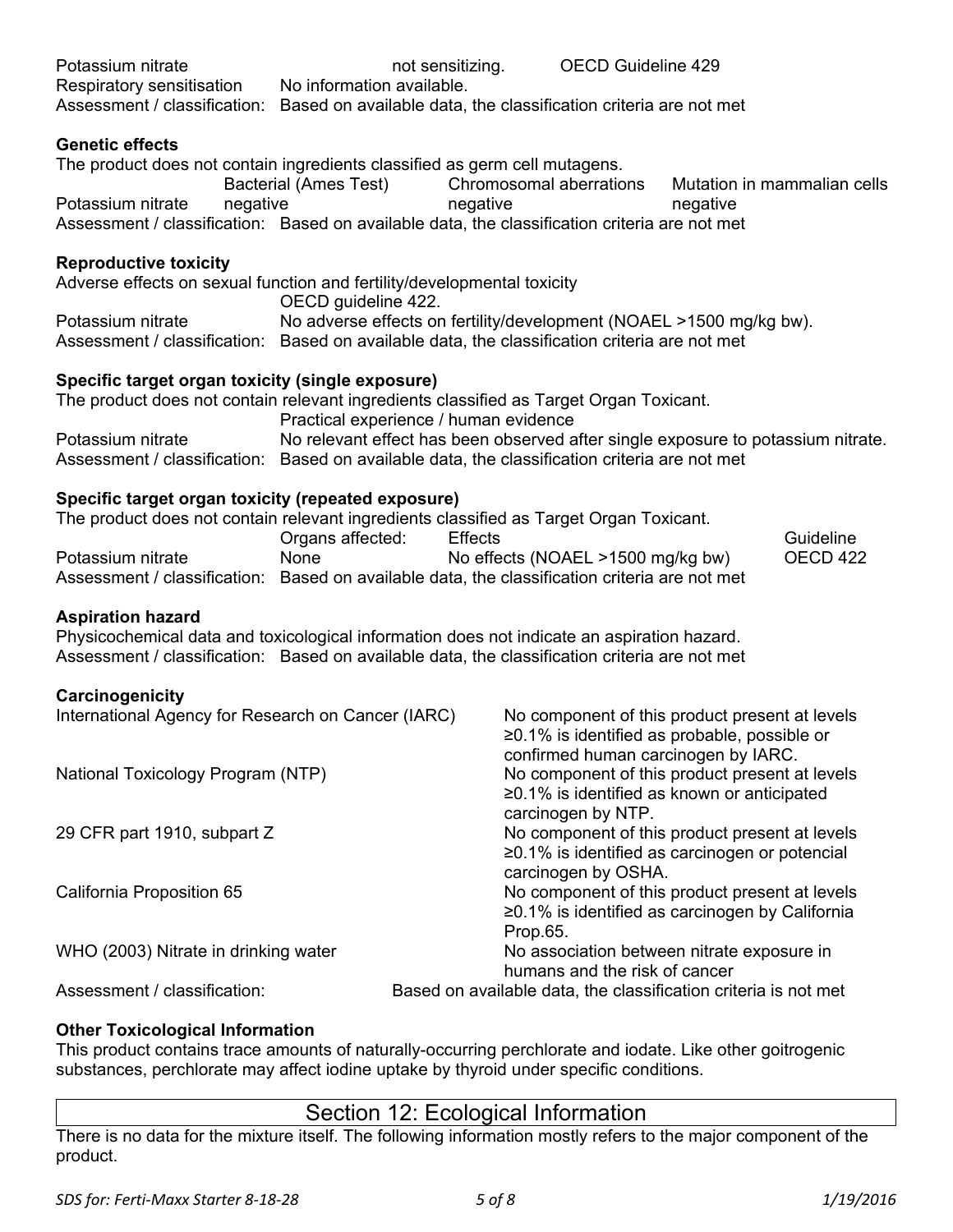#### **Ecotoxicity Aquatic Toxicity**  Potassium nitrate

10 d EC50 > 1700 mg/L Several algae species

96-h LC50 1378 mg/L *Poecilia reticulata* (freshwater fish) 24-h EC50 490 mg/L *Daphnia magna* (fresh water flea). Assessment / classification Based on available data, the classification criteria are not met

#### **Persistence and degradability**

The product contains mainly inorganic nitrate and phosphate salts. In aqueous solutions, these salts dissociate into their respective ions. Phosphate ions are finally incorporated into the Phosphorus cycle. Under anoxic conditions, denitrification occurs and nitrate is ultimately converted into molecular nitrogen as part of the Nitrogen cycle.

#### **Bioaccumulative potential**

Low potential for bioaccumulation based on physicochemical properties of main components.

#### **Mobility in soil**

The components of this mixture have a low potential for adsorption. Portion not taken up by plants, can leach to groundwater.

#### **Other adverse effects**

Excess nitrate leaching may enrich waters leading to eutrophication.

### Section 13: Disposal Considerations

Disposal should be in accordance with applicable federal and state laws. It is the responsibility of the waste generator to determine the toxicity and physical properties of the material generated to determine the proper waste identification and disposal method in compliance with applicable regulations.

Waste containing nitrates that exhibit the characteristic of ignitability has the EPA Hazardous Waste Number of D001 according to the Resource Conservation and Recovery Act (RCRA) 40 CFR 261.

Perchlorate containing product - Special handling may apply. See

www.dtsc.ca.gov/hazardouswaste/perchlorate and Section 15 for more information regarding California State regulations.

### Section 14: Transportation Information

| US DOT (49CFR part 172)                                |                    |
|--------------------------------------------------------|--------------------|
| UN-No.                                                 | Non dangerous good |
| <b>UN Proper Shipping Name</b>                         | Not applicable     |
| <b>Hazard class</b>                                    | Not applicable     |
| Packing group                                          | Not applicable     |
| Hazard label(s)                                        | Not applicable     |
| Special marking                                        | No                 |
| <b>Special Provision</b>                               | No                 |
| <b>International Maritime Organization (IMDG Code)</b> |                    |

| UN-No.                         | Non dangerous good |
|--------------------------------|--------------------|
| <b>UN Proper Shipping Name</b> | Not applicable     |
| Hazard class                   | Not applicable     |
| Packing group                  | Not applicable     |
| Marine pollutant               | No                 |
| Hazard label(s)                | Not applicable     |
| Special marking                | No                 |

#### **International Civil Aviation Organization (ICAO) and International Air Transport Association (IATA)**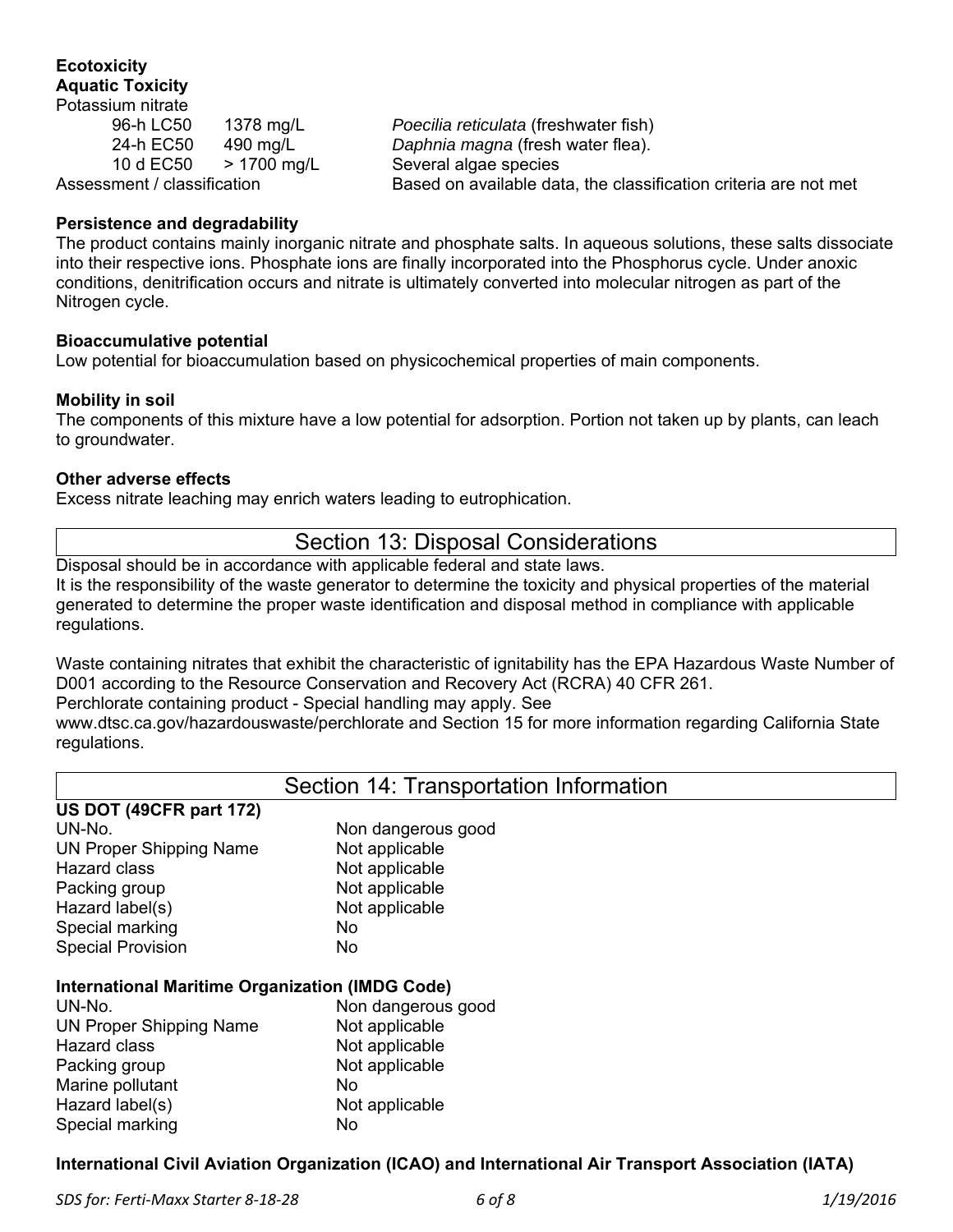UN-No. Non dangerous good UN Proper Shipping Name Not applicable Hazard class Not applicable Packing group Not applicable Hazard label(s) Not applicable Special marking No

#### **Special handling procedure**

None

# **Transport in bulk according to Annex II of MARPOL 73/78 and the IBC Code**

Not applicable

#### **Other special precautions**

None

| Section 15: Regulatory Information                                           |                                                                                      |
|------------------------------------------------------------------------------|--------------------------------------------------------------------------------------|
| <b>US Federal</b>                                                            |                                                                                      |
| <b>SARA Title III Rules</b>                                                  |                                                                                      |
| Section 311/312 Hazard Classes                                               |                                                                                      |
| <b>Acute Health Hazard</b><br>No                                             |                                                                                      |
| <b>Chronic Health Hazard</b><br>No                                           |                                                                                      |
| Fire Hazard<br>No                                                            |                                                                                      |
| <b>Release of Pressure</b><br>No                                             |                                                                                      |
| <b>Reactive Hazard</b><br>No                                                 |                                                                                      |
| Section 313 Toxic Chemicals                                                  |                                                                                      |
|                                                                              | N511 Nitrate compounds (water dissociable; reportable only when in aqueous solution) |
| Section 302 Extremely Hazardous Substances (EHS)/CERCLA Hazardous Substances |                                                                                      |
| None ingredient is listed.                                                   |                                                                                      |
| NFPA 704/2012: National Fire Protection Association                          |                                                                                      |
| Health<br>1                                                                  |                                                                                      |
| Fire<br>O                                                                    |                                                                                      |
| $\Omega$<br>Reactivity                                                       |                                                                                      |
| Special<br>None                                                              |                                                                                      |
| <b>US State Regulations</b>                                                  |                                                                                      |
| California Proposition 65                                                    | None ingredient is listed.                                                           |
| California Code of Regulations Title 22 (Health &                            |                                                                                      |
| Safety Code), Chapter 33                                                     | See http://www.dtsc.ca.gov/hazardouswaste/perchlorate/                               |
| <b>Chemical Inventories</b>                                                  |                                                                                      |
| <b>United States TSCA</b>                                                    | All ingredients are listed                                                           |
| Canada DSL                                                                   | All ingredients are listed                                                           |
| European Union (EINECS)                                                      | All ingredients are listed                                                           |
| Japan (METI)                                                                 | All ingredients are listed                                                           |
| Section 16: Other Information                                                |                                                                                      |

This SDS complies with 29 CFR part 1910 subpart Z (2012) and ANSI Standard Z400.1-2004

**NON-WARRANTY.** The information presented in this publication is based upon the research and experience of EZ-FLO Fertilizer Systems. No representation or warranty is made, however, concerning the accuracy or completeness of express or implied, including without limitation any warranty of merchantability or fitness for any particular purposes, and no warranty or representation shall be implied by law or otherwise. Any products sold by EZ-FLO Fertilizer Systems are not warranted as suitable for any particular purpose to the buyer. The suitability of any products for any purpose particular to the buyer is for the buyer to determine. EZ-FLO Fertilizer Systems assumes no responsibility for the section of products suitable to the